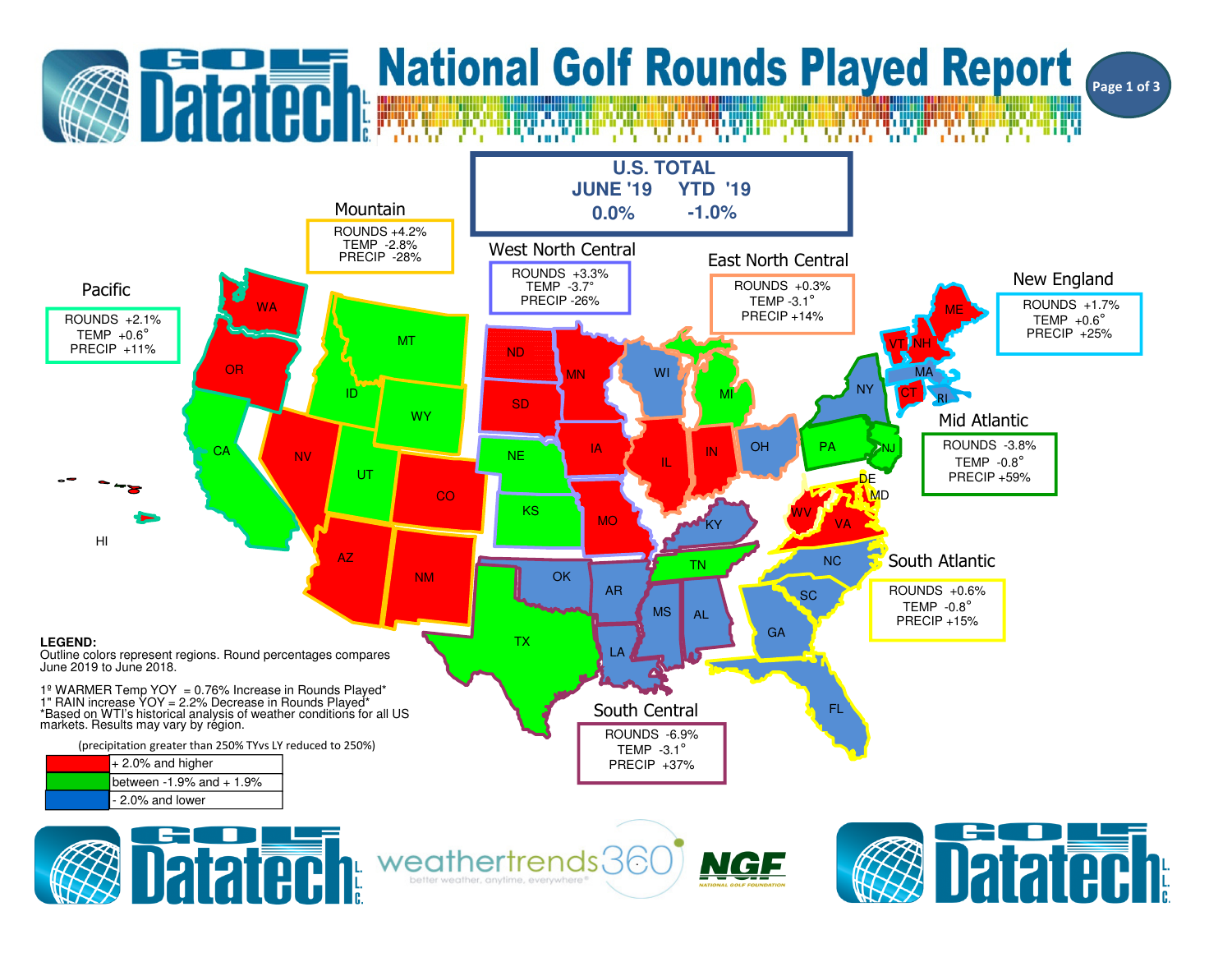## **Datated Research Additional Golf Rounds Played Report**

Page 2 of 3

|                           | <b>JUNE</b> | <b>YTD</b> | <b>JUNE 2019</b>          |             |            |                       | <b>JUNE</b> | <b>YTD</b> |
|---------------------------|-------------|------------|---------------------------|-------------|------------|-----------------------|-------------|------------|
| <b>PACIFIC</b>            | 2.1%        | $-4.6%$    |                           |             |            | <b>SOUTH ATLANTIC</b> | 0.6%        | 3.0%       |
|                           |             |            |                           | <b>JUNE</b> | <b>YTD</b> | DE, DC, MD            | 13.5%       | 14.4%      |
| CA                        | 0.6%        | $-7.0%$    | <b>UNITED STATES</b>      | 0.0%        | $-1.0%$    | Washington/Baltimore  | 15.6%       | 18.3%      |
| Los Angeles               | 1.2%        | $-6.0%$    | <b>PUBLIC ACCESS</b>      | $-0.2%$     | $-1.3%$    | <b>FL</b>             | $-2.3%$     | 2.3%       |
| <b>Orange County</b>      | $-1.5%$     | $-9.5%$    | <b>PRIVATE</b>            | 0.8%        | 0.5%       | Jacksonville          | $-2.5%$     | 4.6%       |
| Palm Springs              | 2.8%        | 1.3%       |                           |             |            | Orlando               | 4.2%        | 5.3%       |
| Sacramento                | $-3.3%$     | $-10.9%$   | <b>EAST NORTH CENTRAL</b> | 0.3%        | $-0.2%$    | Tampa                 | $-6.1%$     | 1.2%       |
| San Diego                 | $-0.1%$     | $-4.3%$    | IL.                       | 4.6%        | $-2.3%$    | Palm Beach            | 1.6%        | 4.7%       |
| San Francisco/Oakland     | 2.3%        | $-10.2%$   | Chicago                   | 5.7%        | $-1.3%$    | Naples/Ft Myers       | 2.8%        | 1.1%       |
| H <sub>l</sub>            | 9.0%        | $-1.0%$    | IN                        | 3.6%        | 2.0%       | Miami/Ft.Lauderdale   | $-0.2%$     | 2.8%       |
| <b>OR</b>                 | 5.7%        | $-0.2%$    | MI                        | 0.6%        | $-0.6%$    | GA                    | $-2.2%$     | 1.2%       |
| Portland                  | 5.8%        | 1.3%       | Detroit                   | 3.8%        | $-1.3%$    | Atlanta               | 2.4%        | 2.1%       |
| <b>WA</b>                 | 3.6%        | 2.7%       | OH                        | $-2.9%$     | 2.5%       | <b>NC</b>             | $-6.2%$     | $-1.7%$    |
| Seattle                   | 8.0%        | 5.9%       | Cincinnati                | $-9.6%$     | $-2.9%$    | Greensboro/Raleigh    | $-3.9%$     | 3.9%       |
|                           |             |            | Cleveland                 | $-7.3%$     | 1.7%       | <b>SC</b>             | $-4.0%$     | $-0.1%$    |
| <b>MOUNTAIN</b>           | 4.2%        | $-3.0%$    | WI                        | $-3.7%$     | $-3.6%$    | Charleston            | $-5.3%$     | 3.3%       |
| AZ                        | 8.2%        | 0.4%       |                           |             |            | <b>Hilton Head</b>    | $-5.3%$     | 3.1%       |
| Phoenix                   | 8.0%        | 0.9%       |                           |             |            | Myrtle Beach          | $-3.8%$     | $-1.4%$    |
| <sub>CO</sub>             | 3.6%        | $-7.0%$    | <b>SOUTH CENTRAL</b>      | $-6.9%$     | $-5.6%$    | VA, WV                | 11.2%       | 14.3%      |
| Denver                    | 5.6%        | $-8.0%$    | <b>AL</b>                 | $-13.6%$    | $-5.8%$    |                       |             |            |
| ID, WY, MT, UT            | 1.5%        | $-4.0%$    | AR, LA, MS                | $-14.7%$    | $-10.2%$   | <b>MID ATLANTIC</b>   | $-3.8%$     | 2.4%       |
| <b>NM</b>                 | 10.7%       | $-6.8%$    | <b>KY</b>                 | $-18.4%$    | $-7.4%$    | <b>NJ</b>             | 0.2%        | 11.0%      |
| <b>NV</b>                 | 8.4%        | $-3.8%$    | OK                        | $-14.0%$    | $-10.4%$   | <b>NY</b>             | $-7.0%$     | $-3.7%$    |
| Las Vegas                 | 8.8%        | $-7.5%$    | <b>TN</b>                 | $-1.3%$     | 4.7%       | New York City         | $-3.1%$     | 4.5%       |
|                           |             |            | <b>TX</b>                 | 0.9%        | $-5.1%$    | PA                    | $-1.4%$     | 5.3%       |
| <b>WEST NORTH CENTRAL</b> | 3.3%        | 0.0%       | Dallas/Ft. Worth          | 2.7%        | $-5.5%$    | Philadelphia          | $-2.7%$     | 10.1%      |
| KS, NE                    | 0.5%        | $-2.2%$    | Houston                   | $-5.3%$     | $-3.6%$    | Pittsburgh            | 2.9%        | 9.3%       |
| ND,SD                     | 14.3%       | 12.6%      | San Antonio               | 4.0%        | 0.4%       |                       |             |            |
| <b>MN</b>                 | 3.1%        | 3.0%       |                           |             |            | <b>NEW ENGLAND</b>    | 1.7%        | 1.0%       |
| Minneapolis/St.Paul       | 3.9%        | 6.7%       |                           |             |            | <b>CT</b>             | 7.4%        | 5.6%       |
| IA, MO                    | 2.8%        | $-2.6%$    |                           |             |            | MA, RI                | $-2.2%$     | $-1.7%$    |
| St Louis                  | $-2.1%$     | $-1.9%$    |                           |             |            | <b>Boston</b>         | $-0.6%$     | $-2.3%$    |
| <b>Kansas City</b>        | 3.4%        | $-5.5%$    |                           |             |            | ME, NH, VT            | 5.8%        | 3.6%       |

For more information contact Golf Datatech, golfroundsplayed@golfdatatech.com or call 407-944-4116The percentages represent the differences in number of rounds played comparing June 2019 to June 2018